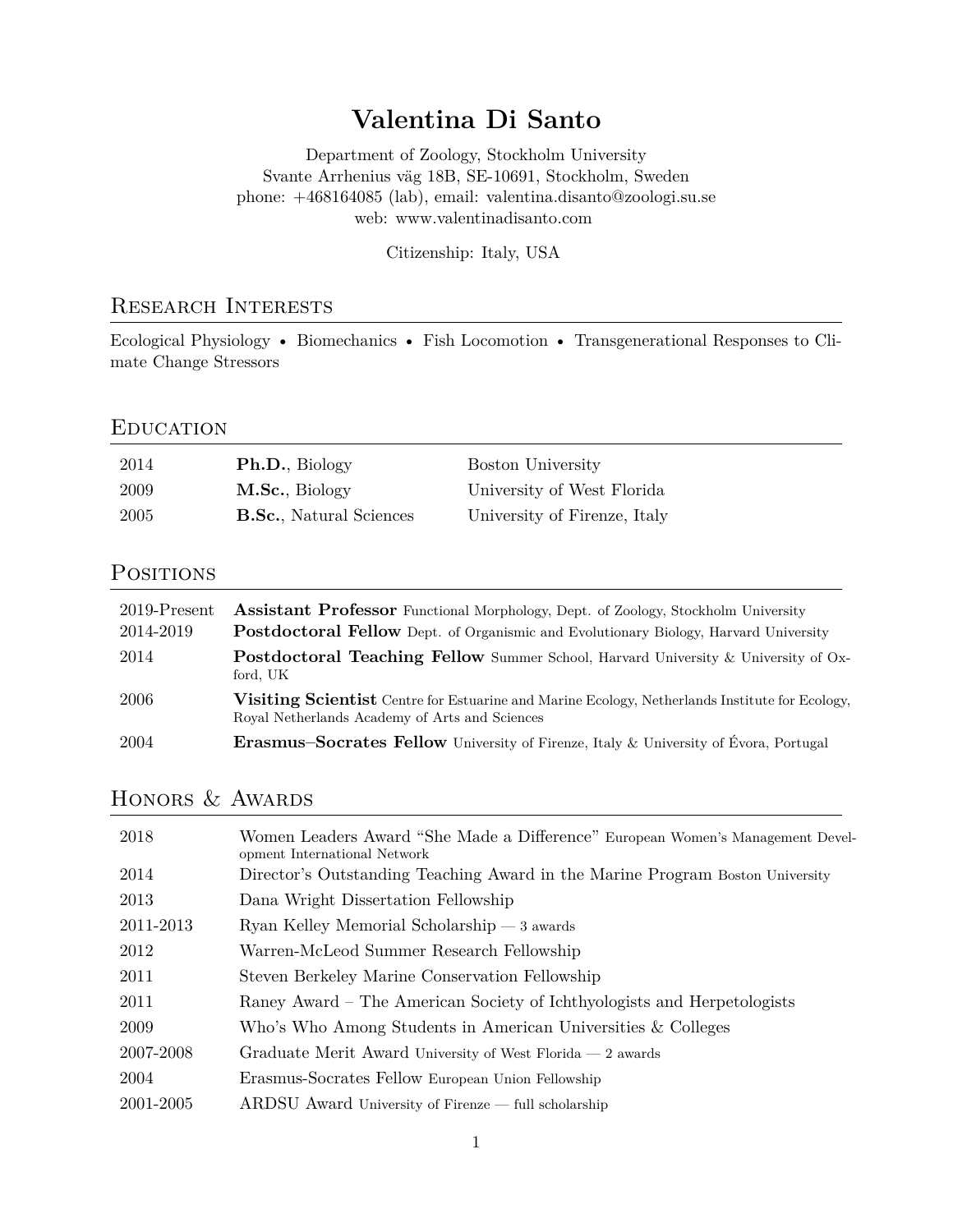*† undergraduate student, ∓ graduate student*

- in review **Di Santo V** EcoPhysioMechanics: Energetics and biomechanics of fish locomotion under climate change. *Integrative & Comparative Biology*
	- Akanyeti O, **Di Santo V**, Goerig E, Wainwright DK, Liao JC, Castro-Santos T, Lauder GV Fish-inspired segment models for undulatory swimming. *Bioinspiration & Biomimetics*
- published Lauer J, Zhou M, Ye S, Menegas W, Schneider S, Nath T, Mostafizur Rahman M, **Di Santo V**, Soberanes D, Feng G, Murthy VN, Lauder G, Dulac C, Mathis MW, Mathis A 2022 Multi-animal pose estimation, identification, and tracking with DeepLabCut. *Nature Methods* in press
	- Vilmar M*†* , **Di Santo V** 2022 Swimming performance of sharks and rays under climate change. *Reviews in Fish Biology and Fisheries*, doi: 10.1007/s11160-022-09706-x.
	- **Di Santo V\***, Goerig E\*, Wainwright DK, Akanyeti O, Liao JC, Castro-Santos T, Lauder GV 2021 Convergence of undulatory swimming kinematics across a diversity of fishes. *Proceedings of the National Academy of Sciences, USA*, 118 (49): e2113206118. \*co-first authorship
	- Papastamatiou YP, Iosilevskii G, **Di Santo V**, Huveneers C, Hattab T, Ballesta L, Mourier J 2021 Sharks surf the slope: Current updrafts reduce energy expenditure for aggregating sharks. *Journal of Animal Ecology*, 90: 2302–-2314.
	- **Di Santo V**, O'Boyle LA*∓*, Saylor RK*∓*, Dabruzzi TF*†* , Covell MA*†* , Kaack K*†* , Scharer R*†* , Seger K*†* , Favazza N*†* , Pomory CM, Bennett WA 2020 Coral loss alters guarding and farming behavior of a Caribbean damselfish. *Marine Biology*, 167: 120.
	- Zhu J, White C*∓*, Wainwright DW*∓*, **Di Santo V**, Lauder GV, Bart-Smith H 2019 Tuna robotics: a high-frequency experimental platform exploring the performance space of swimming fishes. *Science Robotics*, 4, eaax4615.
	- O'Connell KA*∓*, **Di Santo V**, Maldonado J*†* , Molina E*†* , Fujita MK 2019 A tale of two skates: Comparative phylogeography of North American skate species with implications for conservation. *Copeia*, 107, 297–304.
	- **Di Santo V** 2019 Ocean acidification and warming affect skeletal mineralization in a marine fish. *Proceedings of the Royal Society B*, 286, 20182187.
	- Zhu R, Wang J, Dong H, Quinn D, Bart-Smith H, **Di Santo V**, Wainwright DW*∓*, Lauder GV 2019 Computational study of fish-shaped panel with simultaneously heaving and bending motion. *AIAA Scitech 2019 Forum*. San Diego, California.
	- **Di Santo V**, Jordan HL, Cooper B*†* , Currie RJ, Beitinger TL, Bennett WA. 2018 Thermal tolerance of the invasive red-bellied pacu and the risk of establishment in the United States. *Journal of Thermal Biology*, 74, 110–115.
	- Wen L, Ren Z*∓*, **Di Santo V**, Kainan H, Tao Y, Wang T, Lauder GV. 2018 Understanding fish linear acceleration using an undulatory bio-robotic model with soft fluidic elastomer actuated morphing median fins. *Soft Robotics*, doi: 10.1089/soro.2017.0085.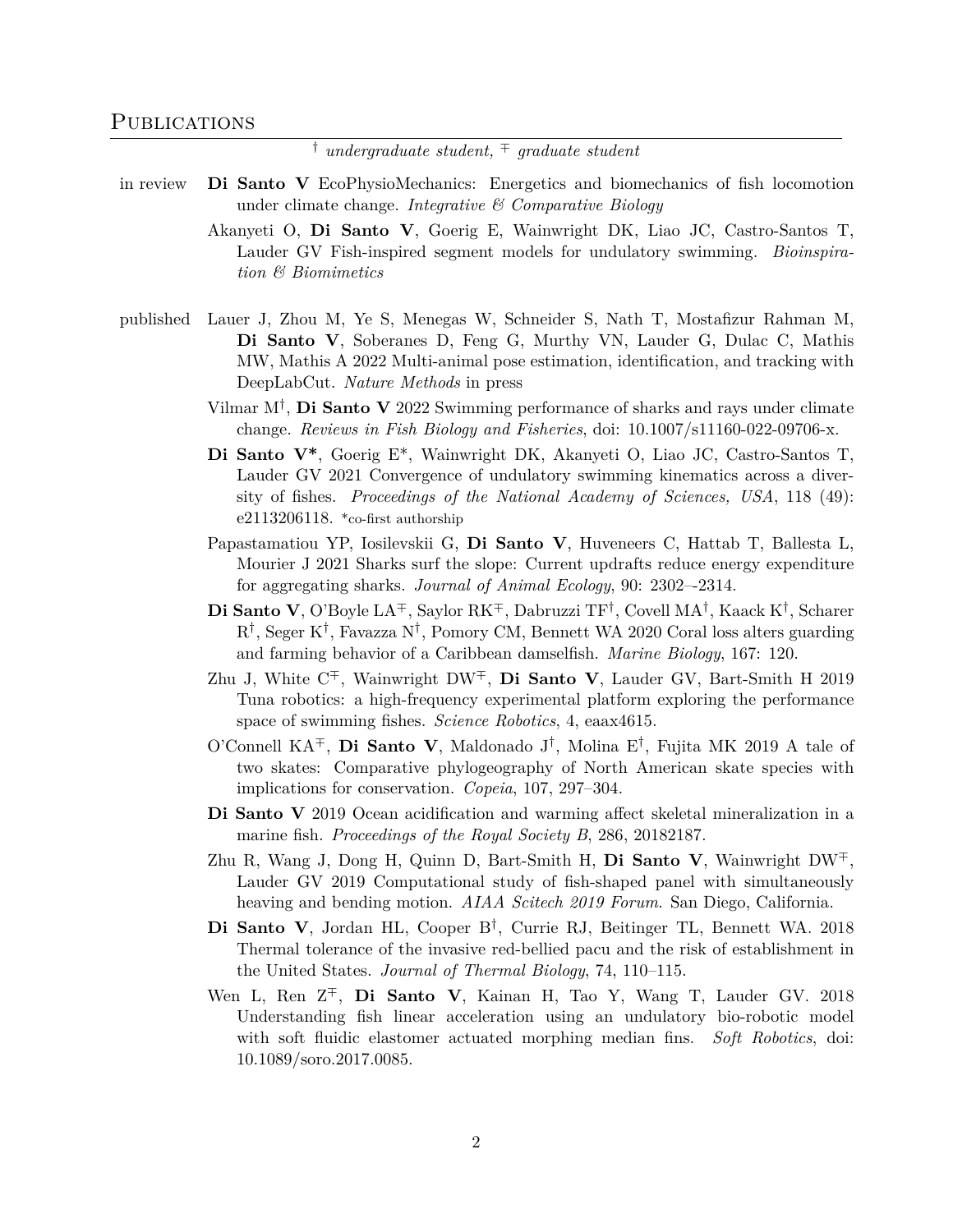- **Di Santo V**, Kenaley CP, Lauder GV. 2017 High postural costs and anaerobic metabolism during swimming support the hypothesis of a U-shaped metabolismspeed curve in fishes. *Proceedings of the National Academy of Sciences, USA*, 114, 13048–13053.
- Saadat M, Fish FE, Domel A*∓*, **Di Santo V**, Lauder GV, Haj-Hariri H. 2017 On the rules for aquatic locomotion. *Physical Review Fluids*, 2, 083102.
- **Di Santo V**, Blevins EL, Lauder GV 2017. Batoid locomotion: effects of speed on pectoral fin deformation in the little skate *Leucoraja erinacea*. *Journal of Experimental Biology*, 220, 705–712.
- **Di Santo V**, Lobel PS 2017. Body size and thermal tolerance in tropical gobies. *Journal of Experimental Marine Biology and Ecology*, 487, 11–17.
- Park SJ, Gazzola M, Park C, Park S, **Di Santo V**, Blevins EL, Lind JU, Campbell P, Dauth S, Capulli A, Cho A, Yuan H, Pasqualini FS, Ahn S, Maoz B, Nesmith AP, Vijaykumar R, Choi J-W, Deisseroth K, Lauder GV, Mahadevan L, Parker KK 2016. Phototactic guidance of a tissue-engineered soft-robotic ray. *Science*, 353: 158–162. (COVER)
- **Di Santo V** 2016. Intraspecific variation in physiological performance of a benthic elasmobranch challenged by ocean acidification and warming. *Journal of Experimental Biology*, 219: 1725–1733.
- **Di Santo V**, Kenaley CP 2016. Skating by: Low energetic costs of swimming in a batoid fish. *Journal of Experimental Biology*, 219: 1804–1807.
- **Di Santo V**, Lobel PS 2016. Size affects digestive responses to increasing temperature in fishes: physiological implications of being small under climate change. *Marine Ecology*, 37: 813–820.
- **Di Santo V**, Tran AH*†* , Svendsen JC 2016. Progressive hypoxia decouples activity and aerobic performance of skate embryos. *Conservation Physiology*, cov067.
- Lauder GV, **Di Santo V** 2015. Swimming mechanics and energetics of elasmobranch fishes. In *Fish Physiology* Vol. 34A, Physiology of Elasmobranch Fishes: Structure and Interaction with Environment. (RE Shadwick, AP Farrell and CJ Brauner, eds.), pp. 219–253. New York: Academic Press.
- **Di Santo V** 2015. Ocean acidification exacerbates the impacts of global warming on embryonic little skate, *Leucoraja erinacea* (Mitchill). *Journal of Experimental Marine Biology and Ecology*, 463: 72–78.
- Rossi F, Gribsholt B, Gazeau F, **Di Santo V**, Middelburg JJ 2013. Benthic complex effects of ecosystem engineer loss on ecosystem response to detrital macroalgae. *PLoS ONE*, 8: e66650.
- **Di Santo V**, Bennett WA 2011. Effect of rapid temperature change on resting routine metabolic rates of two benthic elasmobranchs. *Fish Physiology and Biochemistry*, 37: 929–934.
- **Di Santo V**, Bennett WA 2011. Is post-feeding thermotaxis advantageous in elasmobranch fishes? *Journal of Fish Biology*, 78: 195–207.
- Wells DL*∓*, El-Sheikh EM, Sutton MA, **Di Santo V**, Bennett WA 2009. Automated image processing of X-radiographics of digestion in stingrays. *IC-AI*, 2: 715–719.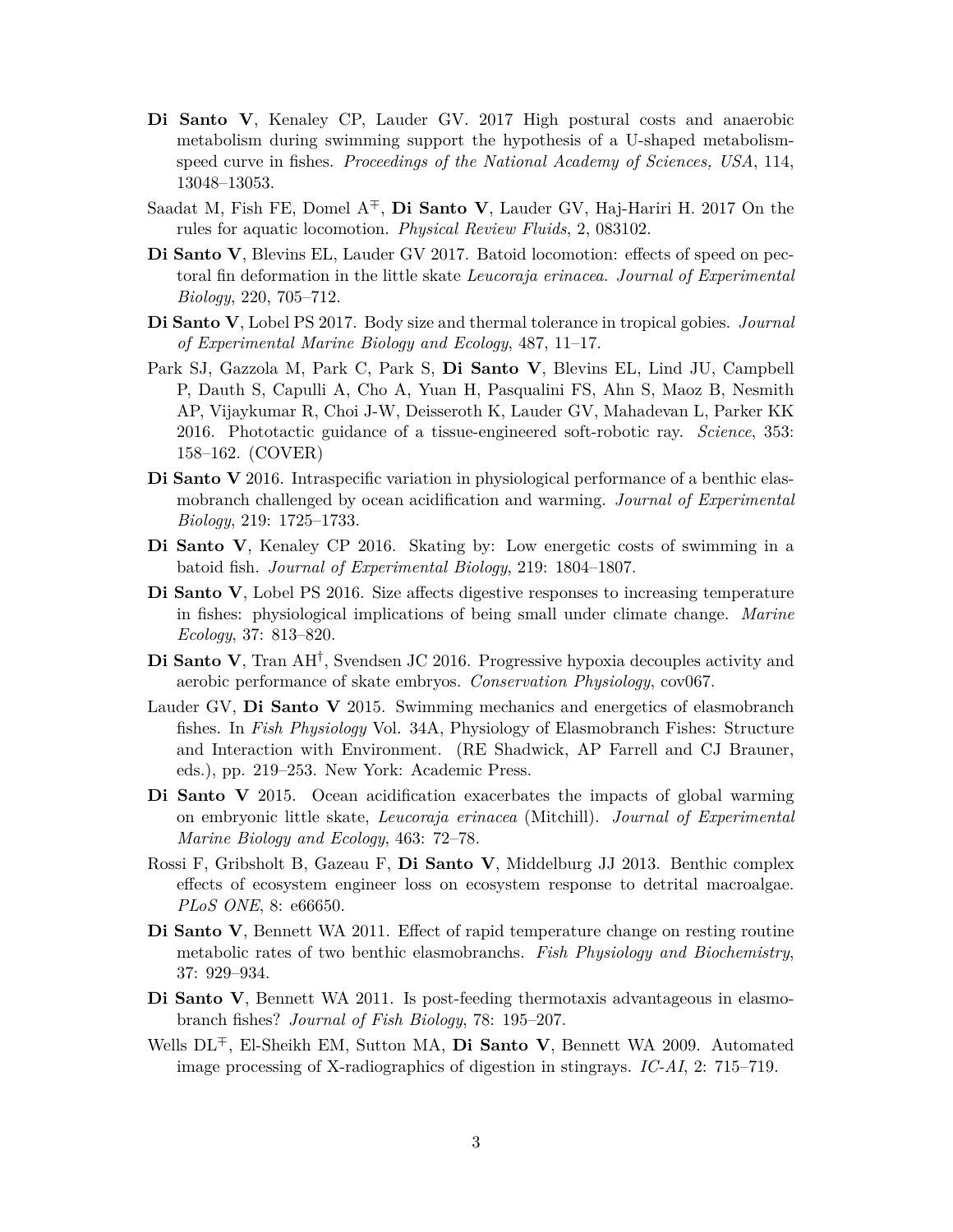**Di Santo V**, Pomory CM, Bennett WA 2009. Algal garden cultivation and guarding behavior of dusky damselfish on coral rubble and intact reef in Dry Tortugas National Park. *Proceedings of the American Academy of Underwater Sciences*, 2009: 222–228.

### FUNDING

|      | $Total = $1,721,900$                                                                                                                                |
|------|-----------------------------------------------------------------------------------------------------------------------------------------------------|
| 2022 | <b>Human Frontier Science Program</b> PI (Co-PIs: Neil Shubin, Fumiya Iida)                                                                         |
|      | The walking fish: Integrating biomechanics, energetics and robotics to study water-land transition<br>$(\$1,140,000)$                               |
| 2021 | Swedish Research Council PI                                                                                                                         |
|      | Physiological and biomechanical mechanisms underlying transgenerational responses of schooling fish<br>to ocean acidification (approx. $$470,000$ ) |
| 2021 | Bolin Centre for Climate Research PI                                                                                                                |
|      | Swimming abilities in larval forage fish under climate change scenarios (approx. \$6,000)                                                           |
| 2020 | Carl Tryggers Fund PI                                                                                                                               |
|      | Physiological and biomechanical responses of schooling fish to ocean acidification (approx. \$60,000)                                               |
| 2018 | The Company of Biologists Travel Fund                                                                                                               |
|      | Travel grant (\$450)                                                                                                                                |
| 2018 | <b>Flying Sharks Fund</b>                                                                                                                           |
|      | Travel grant (\$400)                                                                                                                                |
| 2015 | The Society for Experimental Biology Travel Grant                                                                                                   |
|      | Early career scientist travel grant (\$500)                                                                                                         |
| 2014 | <b>Flying Sharks Research Fund</b>                                                                                                                  |
|      | Effect of ocean acidification on fish swimming performance $(\$1,000)$                                                                              |
| 2014 | George R. Bernard, Jr. Travel Award                                                                                                                 |
|      | Travel grant (\$400)                                                                                                                                |
| 2012 | American Elasmobranch Society Research Award                                                                                                        |
|      | Effect of ocean acidification and warming on embryonic little skates $(\$1,000)$                                                                    |
| 2011 | <b>Steven Berkeley Marine Conservation Fellowship</b>                                                                                               |
|      | Effect of ocean acidification and warming on little skates $(\$10,000)$                                                                             |
| 2011 | George R. Bernard, Jr. Travel Award                                                                                                                 |
|      | Travel grant (\$400)                                                                                                                                |
| 2011 | Raney Award, The American Society of Ichthyologists and Herpetologists                                                                              |
|      | Ecological physiology responses of the little skate: potential for adaptation in rapid climate change<br>$(\$1,000)$                                |
| 2010 | <b>Flying Sharks Research Fund</b>                                                                                                                  |
|      | Ecophysiological responses of the little skate to rapid climate change $(\$4,000)$                                                                  |
| 2010 | George R. Bernard, Jr. Travel Award                                                                                                                 |
|      | Travel grant $(\$1,000)$                                                                                                                            |
| 2009 | <b>Student Government Association Academic Travel Fund</b>                                                                                          |
|      | Travel grant (\$500)                                                                                                                                |
| 2009 | Graduate Students Scholarly and Creative Activity Award                                                                                             |
|      | Travel grant (\$500)                                                                                                                                |
| 2009 | <b>Student Government Association Academic Travel Fund</b>                                                                                          |
|      | Travel grant (\$500)                                                                                                                                |
| 2008 | <b>PADI Project AWARE Foundation</b> Co-PI (PI: Wayne Bennett, Co-PI: Anthony<br>DiGirolamo)                                                        |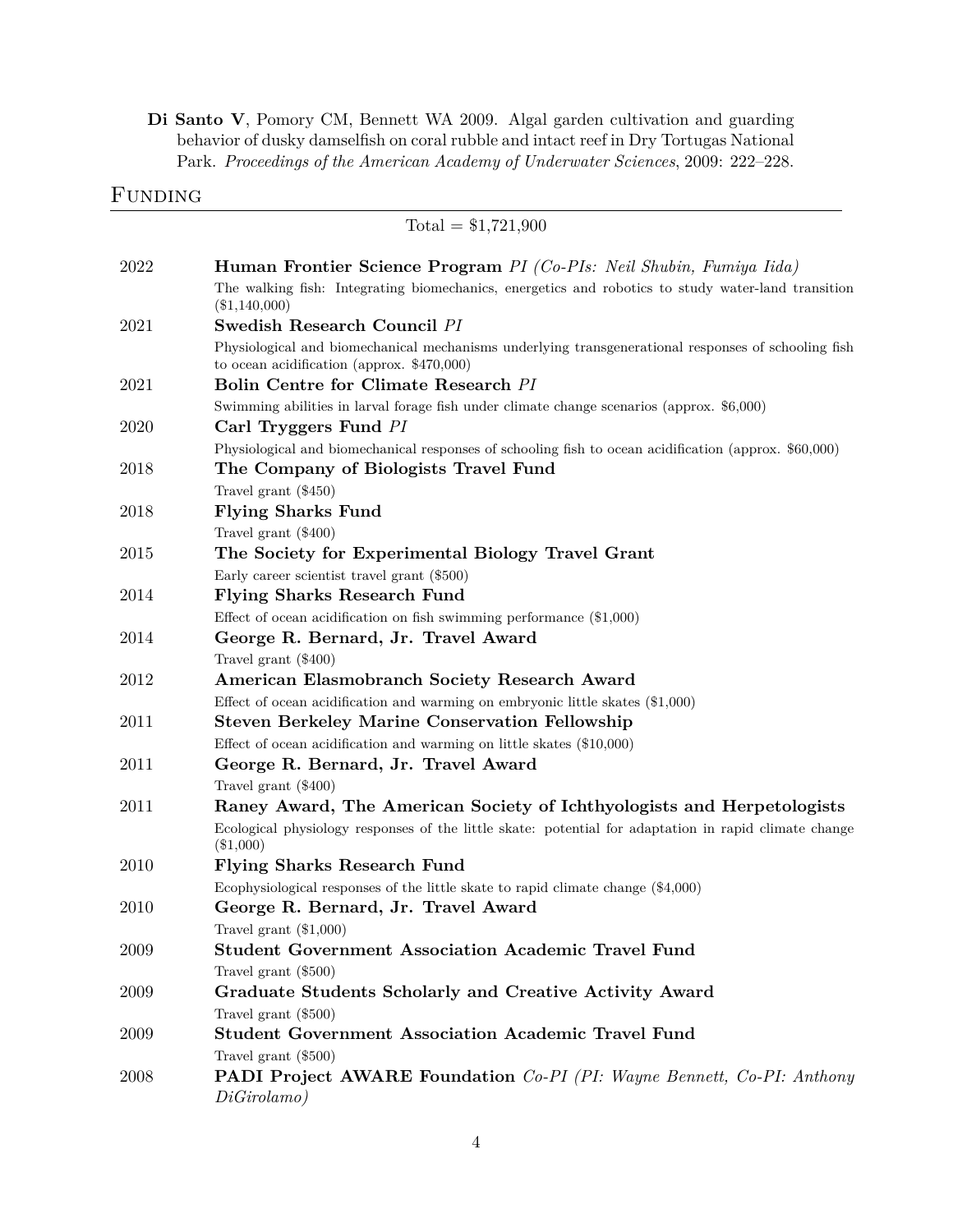| Routine metabolic rates of field acclimatized juvenile lemon sharks — declined $(\$2,500)$     |
|------------------------------------------------------------------------------------------------|
| Marine Ecology Research Society                                                                |
| Scientific SCUBA diving grant (\$250)                                                          |
| Student Government Association Academic Travel Fund                                            |
| Travel grant (\$500)                                                                           |
| Graduate Student Travel Grant                                                                  |
| Travel grant (\$500)                                                                           |
| Florida Institute of Oceanography Research Grant PI (Co-PI: Wayne Bennett)                     |
| Dry Tortugas National Park, FL (\$18,000)                                                      |
| Graduate Students Scholarly and Creative Activity Award                                        |
| Study of the effect of post-feeding thermotaxis in benthic elasmobranchs $-2$ awards (\$2,000) |
| Marine Ecology Research Society                                                                |
| Travel grant (\$500)                                                                           |
|                                                                                                |

# Teaching Experience

|               | $UC = undergraduate \ course, \ GC = graduate \ course$                                                                                             |
|---------------|-----------------------------------------------------------------------------------------------------------------------------------------------------|
| $2021 -$      | Lecturer   Marine Animal Physiology Stockholm University<br>$GC, 2$ semesters                                                                       |
| $2020 -$      | <b>Co-Lecturer   Sensory Biology</b> Stockholm University<br>$GC, 2$ semesters                                                                      |
| $2019 -$      | Co-Lecturer   Diversity and Phylogeny of Organisms Stockholm University<br>UC, 5 semesters                                                          |
| 2018          | Visiting Lecturer   Marine Biodiversity and Conservation Emerson College<br>$UC, 1$ semester                                                        |
| 2015-2017     | Visiting Lecturer   Climate Change Emerson College<br>UC, 3 semesters                                                                               |
| 2014-2017     | Visiting Lecturer   Ecology and Evolution Boston College<br>UC, 5 semesters                                                                         |
| 2016          | Visiting Lecturer   Tropical Marine Fisheries Boston University<br>UC/GC, Field course at Calabash Caye Field Station, Belize, 1 semester           |
| 2014          | Postdoctoral Teaching Fellow   Darwin & Contemporary Evolutionary Bi-<br><b>ology</b> Harvard University & University of Oxford, UK                 |
|               | UC, Course abroad at the University of Oxford, UK, 1 semester                                                                                       |
| 2014          | Visiting Lecturer   Life on Earth Emmanuel College                                                                                                  |
|               | $UC, 1$ semester                                                                                                                                    |
| 2014          | <b>Teaching Fellow   Evolutionary Ecology</b> Boston University<br>$UC, 1$ semester                                                                 |
| 2014          | <b>Teaching Fellow   Biology II: Cell and Molecular Biology</b> Boston University<br>$UC, 1$ semester                                               |
| 2013          | <b>Teaching Assistant   Patterns and Processes in Fish Diversity</b> Harvard University<br>UC, 1 semester                                           |
| 2012-2013     | <b>Teaching Fellow   Tropical Marine Invertebrates</b> Boston University<br>UC/GC, Field course at Calabash Caye Field Station, Belize, 2 semesters |
| $2012 - 2013$ | <b>Teaching Fellow   Coral Reef Dynamics</b> Boston University<br>UC/GC, Field course at the Calabash Caye Field Station, Belize, 1 semester        |
| 2010          | <b>Teaching Fellow   Biology I: Ecology and Evolution</b> Boston University                                                                         |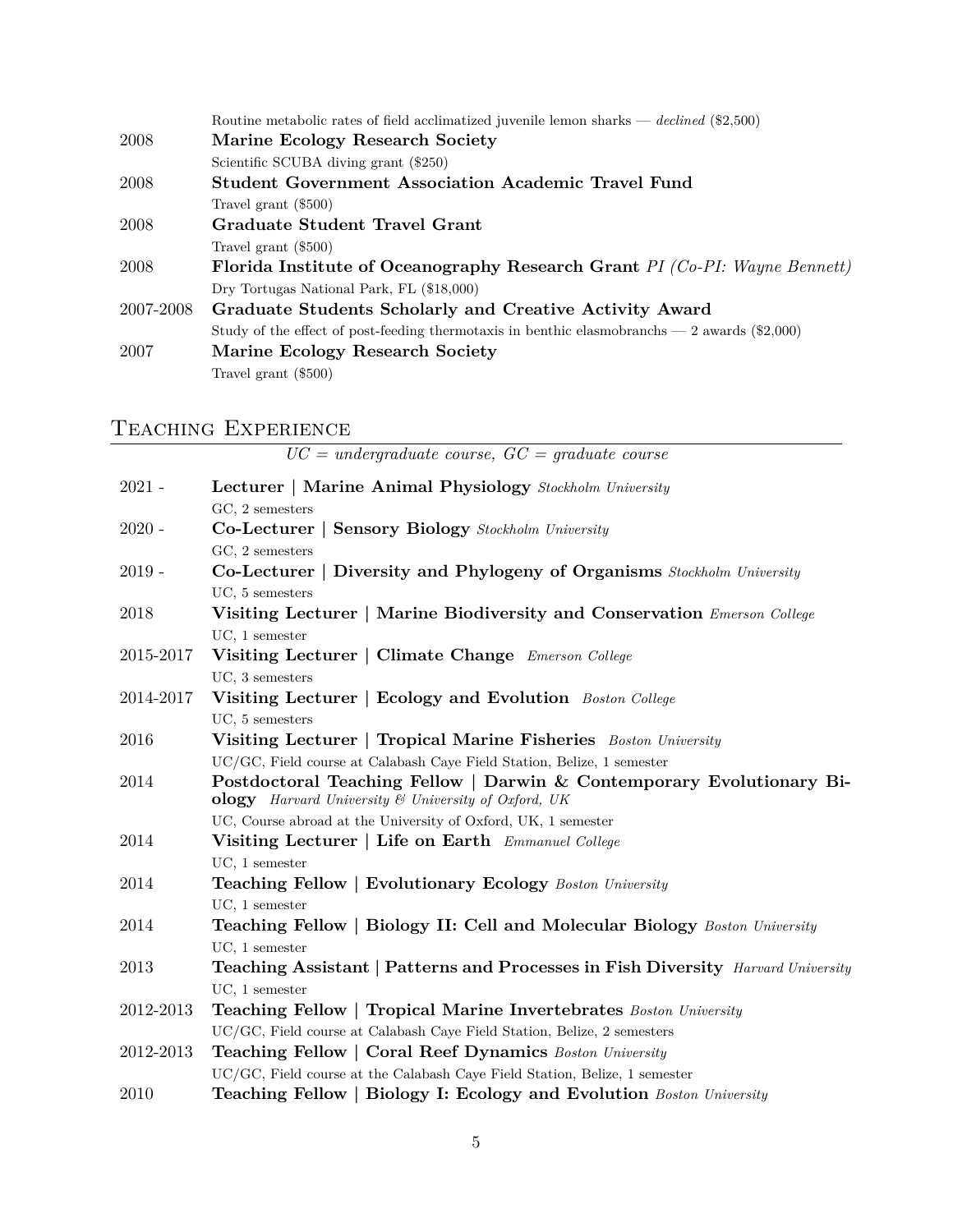|           | $UC, 1$ semester                                                                                               |
|-----------|----------------------------------------------------------------------------------------------------------------|
| 2009-2011 | Teaching Fellow   Field Biology of Belize Coral Reefs: Expeditionary Ichthy-<br><b>ology</b> Boston University |
|           | UC/GC, Field course at Wee Wee Caye Field Station, Belize, 3 semesters                                         |
| 2009-2011 | <b>Teaching Fellow   Ichthyology</b> Boston University                                                         |
|           | $UC/GC$ , 3 semesters                                                                                          |
| 2009      | <b>Instructor   Marine Ecological Physiology</b> University of West Florida                                    |
|           | UC/GC, Online course, 2 semesters                                                                              |
| 2009      | <b>Teaching Assistant   Contemporary Lab Skills</b> University of West Florida                                 |
|           | $GC, 1$ semester                                                                                               |
| 2009      | <b>Teaching Assistant   Field Ecology</b> University of West Florida                                           |
|           | $UC/GC$ 1 semester                                                                                             |
| 2007-2009 | <b>Instructor</b>   Comparative Animal Physiology University of West Florida                                   |
|           | $UC/GC, 5$ semesters                                                                                           |
| 2007-2009 | <b>Instructor   General Biology</b> University of West Florida                                                 |
|           | UC, 5 semesters                                                                                                |
| 2008      | Teaching Assistant   Biochemistry: Metabolism University of West Florida                                       |
|           | $UC, 1$ semester                                                                                               |
| 2008      | <b>Teaching Assistant   Anatomy and Physiology I</b> University of West Florida                                |
|           | $UC, 1$ semester                                                                                               |
| 2007      | <b>Teaching Assistant   Marine Biology and Oceanography</b> University of West Florida                         |
|           | $UC, 1$ semester                                                                                               |
|           |                                                                                                                |

# Invited Seminars

| 2022 | How fishes save energy: Exploring biomechanical and physiological perfor-<br><b>mance of locomotion</b> Jockey Club College of Veterinary Medicine and Life Sciences — City            |
|------|----------------------------------------------------------------------------------------------------------------------------------------------------------------------------------------|
|      | University of Hong Kong, Hong Kong                                                                                                                                                     |
| 2021 | How fishes save energy: Exploring biomechanical and physiological perfor-<br>mance of locomotion Department of Biology — Oxford University, UK                                         |
| 2021 | How fishes save energy: Exploring biomechanical and physiological perfor-<br><b>mance of locomotion</b> Department of Biology — California State University, Long Beach, USA           |
| 2021 | How fishes save energy: Exploring biomechanical and physiological perfor-<br>mance of locomotion Department of Engineering — La Sorbonne University, Paris, France                     |
| 2020 | Climate change and locomotion: Insights into energetics and biomechanics of<br><b>fishes</b> Department of Biology — University of Glasgow, UK                                         |
| 2020 | Climate change and locomotion: Insights into energetics and biomechanics of<br><b>fishes</b> Department of Biology — University of New Brunswick Saint John, Canada                    |
| 2020 | Climate change and locomotion: Insights into energetics and biomechanics of<br>$\mathbf{fishes}$ Department of Biology — Colgate College, USA                                          |
| 2020 | Climate change and locomotion: Insights into energetics and biomechanics of<br><b>fishes</b> Centre for the Advanced Studies of Collective Behaviour — University of Konstanz, Germany |
| 2019 | Do the locomotion: Biomechanics and energetics of swimming Biology Day $-$<br>Stockholm University, Sweden                                                                             |
| 2019 | Climate change and locomotion: Insights into energetics and biomechanics of<br><b>fishes</b> Department of Ecology & Evolutionary Biology — University of Connecticut, USA             |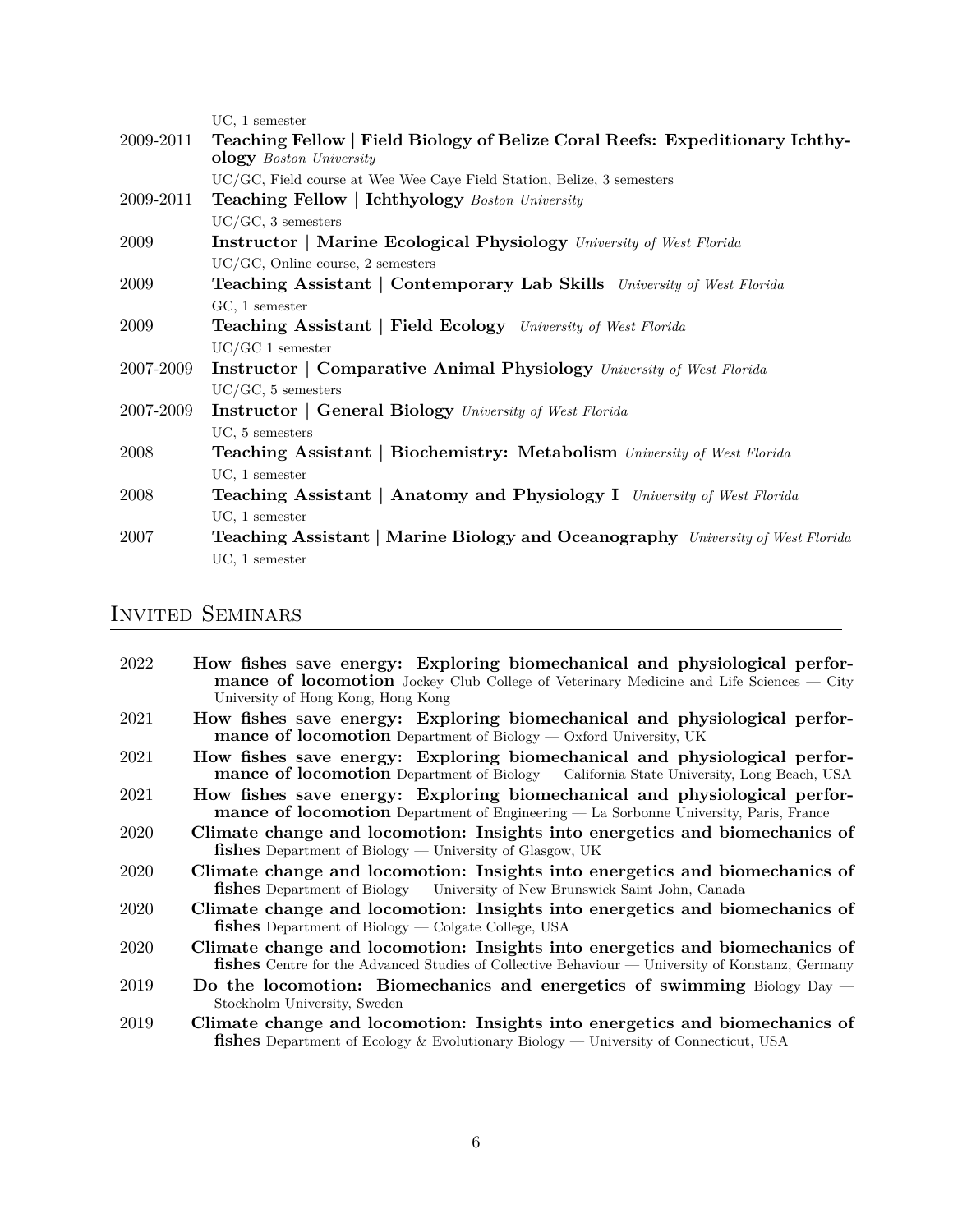| 2019 | <b>Climate change and fish locomotion</b> Marine Environment Research Centre — ENEA, Italy                                                                                                                     |
|------|----------------------------------------------------------------------------------------------------------------------------------------------------------------------------------------------------------------|
| 2019 | Climate change and locomotion: Insights into energetics and biomechanics<br>of fishes Department of Evolution, Ecology, and Organismal Biology — University of California,<br>Riverside, USA                   |
| 2019 | Climate change and locomotion: Insights into energetics and biomechanics of<br>fishes Department of Biological Sciences — George Washington University, USA                                                    |
| 2018 | Climate change and locomotion: Insights into energetics and biomechanics of<br><b>fishes</b> Department of Zoology — Stockholm University, Sweden                                                              |
| 2018 | Climate change and locomotion: Insights into energetics and biomechanics of<br><b>fishes</b> Department of Zoology — University of Cambridge, UK                                                               |
| 2018 | Climate change and locomotion: New insights into energetics and biomechanics<br>of fishes Biology Department — University of Massachusetts Lowell, USA                                                         |
| 2018 | Climate change and locomotion: Insights into energetics and biomechanics of<br><b>fishes</b> Biology Department — University of Massachusetts Dartmouth, USA                                                   |
| 2018 | Climate change and locomotion: Insights into energetics and biomechanics of<br><b>fishes</b> Department of Biology and Marine Biology — University of North Carolina Wilmington, USA                           |
| 2017 | New insights into metabolism and energetics of fishes Department of Organismic and<br>Evolutionary Biology — Harvard University, USA                                                                           |
| 2017 | Cartilage mineralization under ocean warming and acidification Department of<br>Biology — Boston College, USA                                                                                                  |
| 2016 | Physiological performance of a batoid fish challenged by climate change stres-<br>sors La Pontificia Universidad Javeriana, Bogotá, Colombia                                                                   |
| 2016 | Ecological responses of marine organisms to climate change Biology Department –<br>Boston College, USA                                                                                                         |
| 2015 | Climate change and the intraspecific variation in physiological performance of<br>a batoid fish Biology Department — University of Massachusetts Dartmouth, USA                                                |
| 2014 | Ecophysiological responses of fishes to increased ocean acidification and warm-<br>ing Marine Program — Boston University, USA                                                                                 |
| 2014 | Ocean acidification exacerbates the effect of warming on little skate embryos<br>Ecology, Behavior & Evolution — Boston University, USA                                                                        |
| 2013 | Ecological and evolutionary physiology of the environmental stress response<br>in the little skate: potential for adaptation in rapid climate change Ecology,<br>Behavior & Evolution — Boston University, USA |
| 2012 | Role of body size in physiological performance of cleaner gobies challenged by<br>ocean warming Ecology, Behavior & Evolution - Boston University, USA                                                         |
| 2009 | Is thermotaxis advantageous in elasmobranchs? Department of Biology — University of<br>West Florida, USA                                                                                                       |
| 2008 | <b>Evolutionary physiology of elasmobranch digestion</b> Department of Biology — University<br>of West Florida, USA                                                                                            |
| 2005 | <b>Conservation biology of the lemon shark</b> Department of Animal Biology and Genetics -<br>University of Firenze, Italy                                                                                     |
| 2005 | Movement patterns of juvenile and subadult lemon shark, around Bimini,<br><b>Bahamas</b> Department of Animal Biology and Genetics — University of Firenze, Italy                                              |

## SELECTED CONFERENCE PRESENTATIONS

<sup>2022</sup> **Di Santo V** Energetics and biomechanics of fish locomotion under climate change. *Society for Integrative & Comparative Biology Annual Meeting, Phoenix, AZ — invited speaker*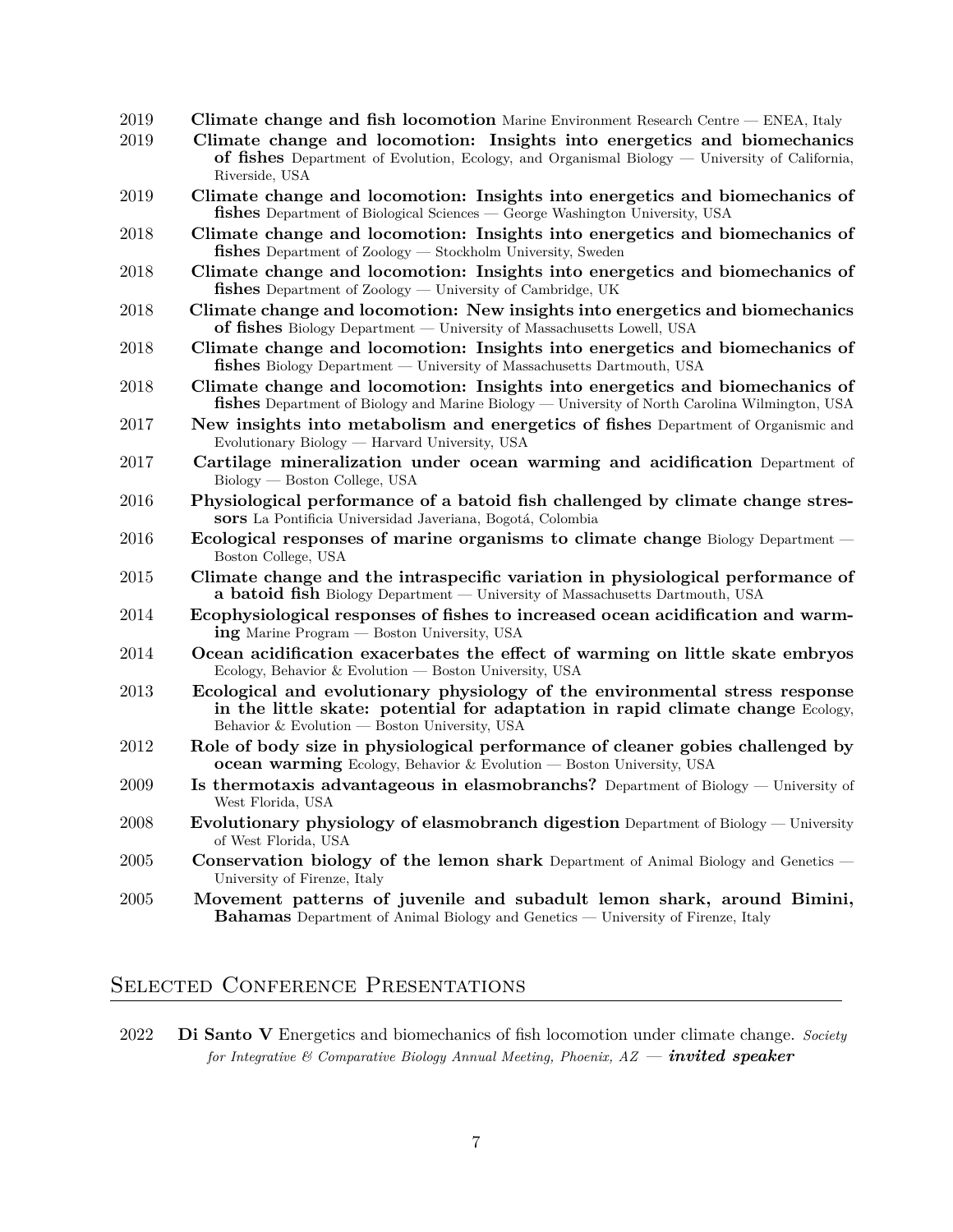- 2021 **Di Santo V**, Lauder GV Feeding affects individual and collective behavior of schooling fish. *Society for Integrative & Comparative Biology Annual Meeting, Virtual*
- 2021 Sepúlveda Rodríguez G, Lauder GV, **Di Santo V** Effect of speed on collective behavior in schooling and shoaling fishes. *Society for Integrative & Comparative Biology Annual Meeting, Virtual*
- 2021 Villanueva Sanz I, **Di Santo V** Ontogenetic behavior of a tropical shark under future ocean acidification scenarios. *Society for Integrative & Comparative Biology Annual Meeting, Virtual*
- 2020 Oliveira Santos S, Gomez Valdez A, Morales Lopez O, Cuenca-Jimenez F, **Di Santo V**, Wilhelmus MM Robokrill: understanding vortex generation during drag-based metachronal swimming. *American Physical Society, Virtual*
- 2019 **Di Santo V** Ocean acidification and warming affect skeletal mineralization in a marine fish. *Comparative Cartilage Biology Meeting, Banyuls-sur-Mer, France — invited speaker*
	- **Di Santo V**, Lauder GV Fish schooling: Dynamic shifts in school structure with swimming speed and during feeding. *Society for Integrative & Comparative Biology Annual Meeting, Tampa, FL*
	- Zhu JJ, White CH, Wainwright DK, **Di Santo V**, Lauder GV, Bart-Smith H Design and performance of a high speed thunniform swimming platform. *Society for Integrative & Comparative Biology Annual Meeting, Tampa, FL*
	- Juarez YS, **Di Santo V**, Wilhelmus MM Robokrill: a metachronal robotic swimmer. *Society for Integrative & Comparative Biology Annual Meeting, Tampa, FL*
- 2018 **Di Santo V** Ocean acidification and warming affect cartilage mineralization in a benthic batoid. *Society for Experimental Biology Annual Meeting, Florence, Italy*
	- **Di Santo V** Ocean acidification and warming affect cartilage mineralization in Little Skate *Leucoraja erinacea*. *Society for Integrative & Comparative Biology Annual Meeting, San Francisco, CA*
	- Lauder GV, Akanyeti O, Castro-Santos T, **Di Santo V**, Dong H, Goerig E, Liao J, Wainwright DK Comparative undulatory kinematics in swimming fishes: quantitative database from a diversity of species. *Society for Integrative & Comparative Biology Annual Meeting, San Francisco, CA*
- 2017 **Di Santo V**, Kenaley CP, Lauder GV A non-linear relationship between swimming metabolism and speed in a negatively buoyant batoid fish. *Society for Integrative & Comparative Biology Annual Meeting, New Orleans, LA*
	- Ren Z, **Di Santo V**, Hu K, Yuan T, Lauder GV, Wen L Understanding fish linear acceleration using an undulatory bio-robotic model with soft fluidic elastomer actuated median fins. *Society for Integrative & Comparative Biology Annual Meeting, New Orleans, LA*
- 2016 Gazzola M, Park SJ, Park KS, Park S, **Di Santo V**, Deisseroth K, Lauder GV, Mahadevan L, Parker KK Outsourcing neural active control to passive composite mechanics: a tissue engineered cyborg ray. *American Physical Society, Portland, OR*
	- Park SJ, Gazzola M, Park KS, Park S, **Di Santo V**, Deisseroth K, Lauder GV, Mahadevan L, Parker KK Phototactic guidance of a tissue-engineered soft-robotic ray. *American Physical Society, Portland, OR*
	- Saadat M, Domel A, **Di Santo V**, Lauder GV, Haj-Hariri H Unifying rules for aquatic locomotion. *American Physical Society, Portland, OR*
	- **Di Santo V**, Kenaley CP, Lauder GV Batoid locomotion: integrative study of mechanics and energetics in the little skate. *Society for Integrative & Comparative Biology Annual Meeting, Portland, OR*
- 2015 **Di Santo V** Geographic variation in performance curves determines vulnerability to climate change in the little skate. *Society for Experimental Biology Annual Meeting, Prague, Czech Republic*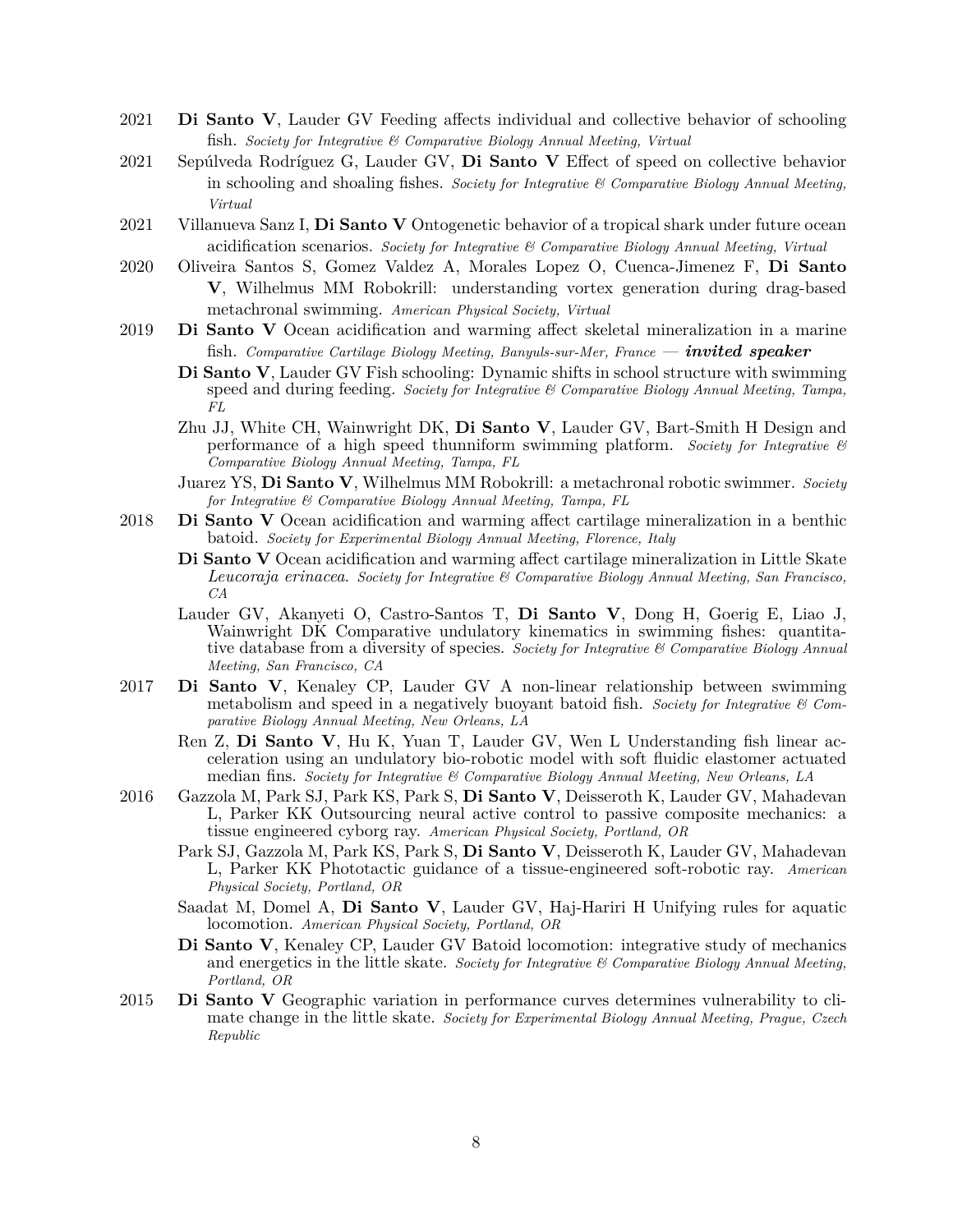- 2014 **Di Santo V** Ocean acidification exacerbates the effect of warming on little skate performance. *Joint Meeting of Ichthyologists and Herpetologists, Chattanooga, TN*
- 2011 **Di Santo V**, Cooper B, Bennett WA Thermal tolerance of the red-bellied pacu in relation to its survival in the United States. *Joint Meeting of Ichthyologists and Herpetologists, Minneapolis, MN*
- 2010 **Di Santo V**, Bennett WA Comparison of farming and guarding behavior of dusky damselfish on coral rubble and intact reef in Dry Tortugas National Park. *Joint Meeting of Ichthyologists and Herpetologists, Providence, RI.*
	- **Di Santo V**, Cooper B, Bennett WA Thermal tolerance of the red-bellied pacu in relation to its survival in the United States. *International Congress on the Biology of Fish, Barcelona, Spain*
- 2009 **Di Santo V**, Bennett WA Effects of thermotaxis on digestion efficiency in two elasmobranchs. *Joint Meeting of Ichthyologists and Herpetologists, Portland, OR*
	- **Di Santo V**, Bennett WA Temperature effect on resting routine metabolic rates of two benthic elasmobranchs. *Joint Meeting of Ichthyologists and Herpetologists, Portland, OR*
	- Wells DL, El-Sheikh EM, Sutton MA, **Di Santo V**, Bennett WA Automated image processing of X-radiographics of digestion in stingrays. *International Conference on Artificial Intelligence, Las Vegas, NV*
	- **Di Santo V**, Pomory CM, Bennett WA Algal garden cultivation and guarding behavior of dusky damselfish on coral rubble and intact reef in Dry Tortugas National Park. *American Academy of Underwater Sciences Symposium, Atlanta, GA*
- 2008 **Di Santo V**, Bennett WA Is post-feeding thermotaxis advantageous in elasmobranchs? *European Elasmobranch Association Meeting, Lisbon, Portugal*
- 2007 **Di Santo V**, Bennett WA Effects of temperature on elasmobranch fishes: overview and future prospects. *Joint Meeting of Ichthyologists and Herpetologists, St. Louis, MO*

#### Selected Field Experience

| 2016      | <b>Fieldwork PI</b> Boston University Marine Program in Belize                              |
|-----------|---------------------------------------------------------------------------------------------|
| 2009-2014 | <b>Fieldwork Supervisor</b> Boston University Marine Program in Belize                      |
| 2009      | <b>Lead Scientist</b> University of West Florida                                            |
| 2008      | <b>Lead Scientist</b> Florida Institute of Oceanography – Research on board of the $R/V$    |
|           | Bellows in the Dry Tortugas National Park                                                   |
| 2007      | <b>Scientist</b> Florida Institute of Oceanography – Research on board of the $R/V$ Bellows |
|           | in the Dry Tortugas National Park                                                           |
| 2006      | <b>Scientist</b> Netherlands Institute for Ecology – Sediment biogeochemistry and me-       |
|           | chanical mimics                                                                             |
| 2005      | <b>Research Assistant Bimini Biological Field Station, Bahamas</b>                          |
| 2004      | <b>Research Assistant</b> Torre Salsa Natural Park, Sicily, Italy                           |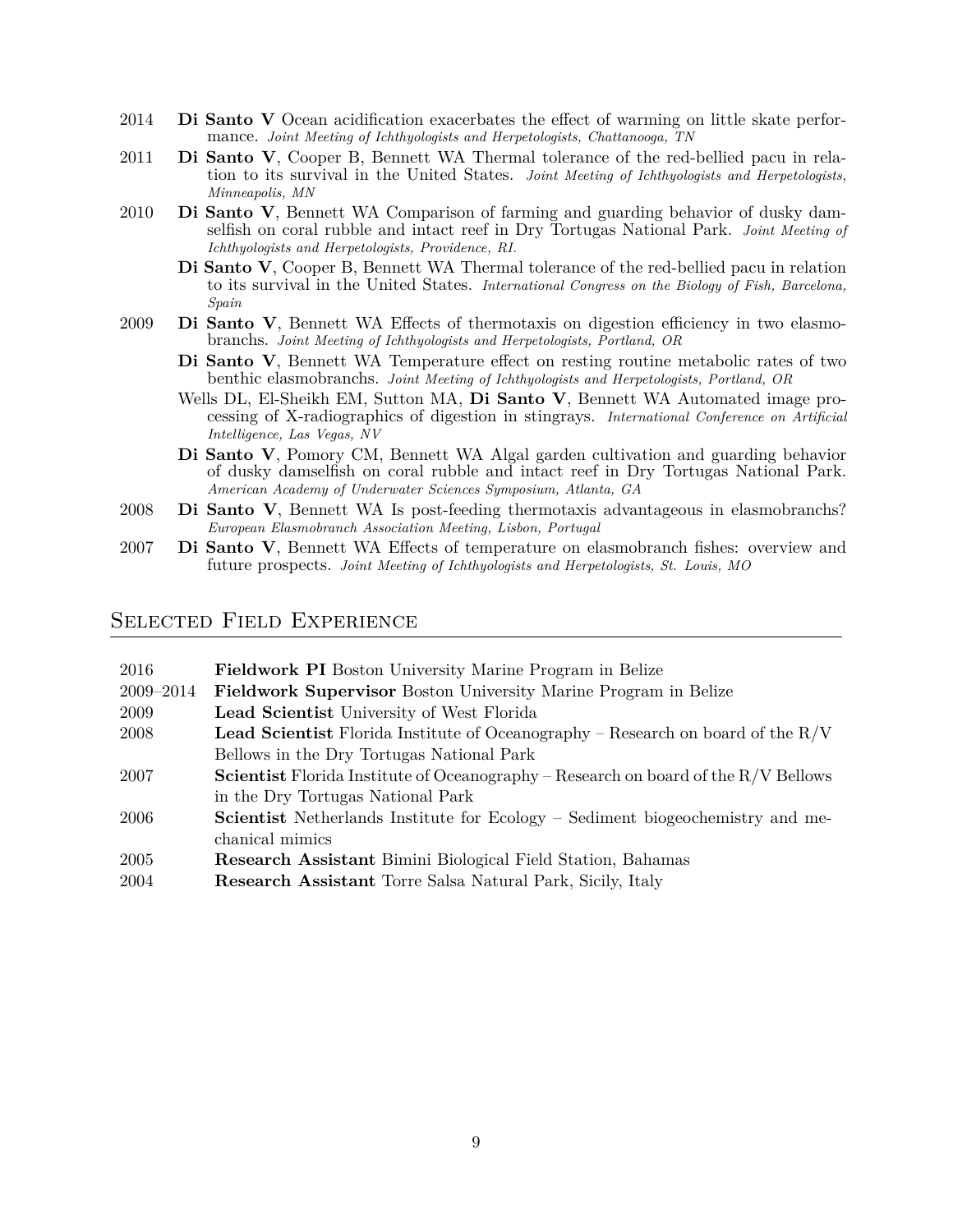### SERVICE & OUTREACH

| 2020–2021 Letters to a Pre-Scientist Pen pal program between students and STEM professionals |  |
|----------------------------------------------------------------------------------------------|--|
|----------------------------------------------------------------------------------------------|--|

- 2019–2020 **Skype-a-Scientist** Skyped in classrooms to talk to students about *being a scientist*
- 2018 **Summer Science Week: Ocean Week** Guest Scientist, Harvard Museum of Natural History
- 2017– **Dissertation External Reviewer** Ian Bouyoucos, James Cook University
- 2017– **Thesis Committee** Erika Fernlund Isaksson, Stockholm University; Fidji Berio, University of Montpellier; Bill Francois, ESPCI Paris; Maria Granell Ruiz, Stockholm University; Evelina Juntorp, Stockholm University; Miriam Staiger, Stockholm University; Charel Reuland, Stockholm University;
- Zoë Porter, The University of West Florida; Kathleen Donnellan, Boston University 2016–2019 **SICB Judges Coordinator** Coordinator of the judges for student presentations in the Division of Comparative Physiology and Biochemistry at the Annual Meeting of the Society for Integrative and Comparative Biology
- 2016 **Workshop: Ecophysiology of Elasmobranchs** Taught a two-day intensive workshop on the ecological physiology of elasmobranch fishes at the Pontificia Universidad Javeriana, Bogotá, Colombia
- 2012–2015 **Summer Pathways Mentor** Science Mentor in the Summer Pathways Program for high school girls in the Boston Area
- 2012 **Committee Member for the Oscar Elton Sette Award** American Fisheries Society
- 2010–2014 **BIOBUGS Mentor** Mentor for high school science education program at Boston University
- 2009 **President** Marine Ecology Research Society University of West Florida
- 2009– **External Reviewer** Journal of Experimental Biology, Nature, Global Change Biology, Biological Conservation, Environmental Biology of Fishes, Scientific Reports, Journal of Experimental Marine Biology and Ecology, Marine Biology, Marine Ecology, ICES Journal of Marine Science, Royal Society Open Science, Conservation Physiology, Integrative Zoology, Journal of Morphology, Fish and Fisheries, Journal of Fish Biology, Fish Physiology and Biochemistry, Oecologia, Integrative Organismal Biology, Zoomorphology, Journal of Thermal Biology, Diversity, Deep-Sea Research Part I, Science of the Total Environment, Reviews in Fish Biology and Fisheries, Soft Robotics

### Students & Postdoctoral Researchers

*†Undergraduate student, <sup>∓</sup>Master student, \*PhD student,* #*Postdoctoral researcher*

**Guadalupe Sepúlveda Rodríguez***<sup>∗</sup>* Stockholm University, **Elizabeth Murphy**# Stockholm University, **Rebecca Bridge***†* Bangor University Erasmus Exchange student, **Camille Morerod***∓* Stockholm University, **Darby Finnegan***∓* Fulbright Scholar, **Klara Freed***†* Stockholm University, **Belén Navarro Rivero***∓* Stockholm University, **Irene Villanueva Sanz***∓* Stockholm University, **Hayley McDermott***∓* Stockholm University, **Lova Schildt***†* Stockholm University, **Matilda Vilmar***†* Stockholm University, **Emmie Fagerberg***†* Stockholm University, **Joana Henze***†* Stockholm University, **Thao Vu***†* Harvard University, **Griffin Andres***†* Harvard University, **Sierra Dennehy***†* Boston College, **Annika Samuelson***†* Boston College, **Anxhela Mile***†* Boston College, **Anna Tran***†* Boston University, **Trevor Etheridge***†* Boston University, **Samantha Gifford***†* Boston University, **Anthony Lever***†* Boston University, **Rachel Scharer***†* University of West Florida.

### PRESS & MEDIA

Interviews [Women in STEM. The Global Observer \(L.V. Natale\)](https://globalobserver.blog/women-in-stem/) [Back Page Photo Series: Reflector: An Interview with Valentina Di Santo. Fisheries](http://afs.tandfonline.com/doi/abs/10.1080/03632415.2016.1199837?needAccess=true) [41, 499-500. \(N. Sopinka\)](http://afs.tandfonline.com/doi/abs/10.1080/03632415.2016.1199837?needAccess=true)